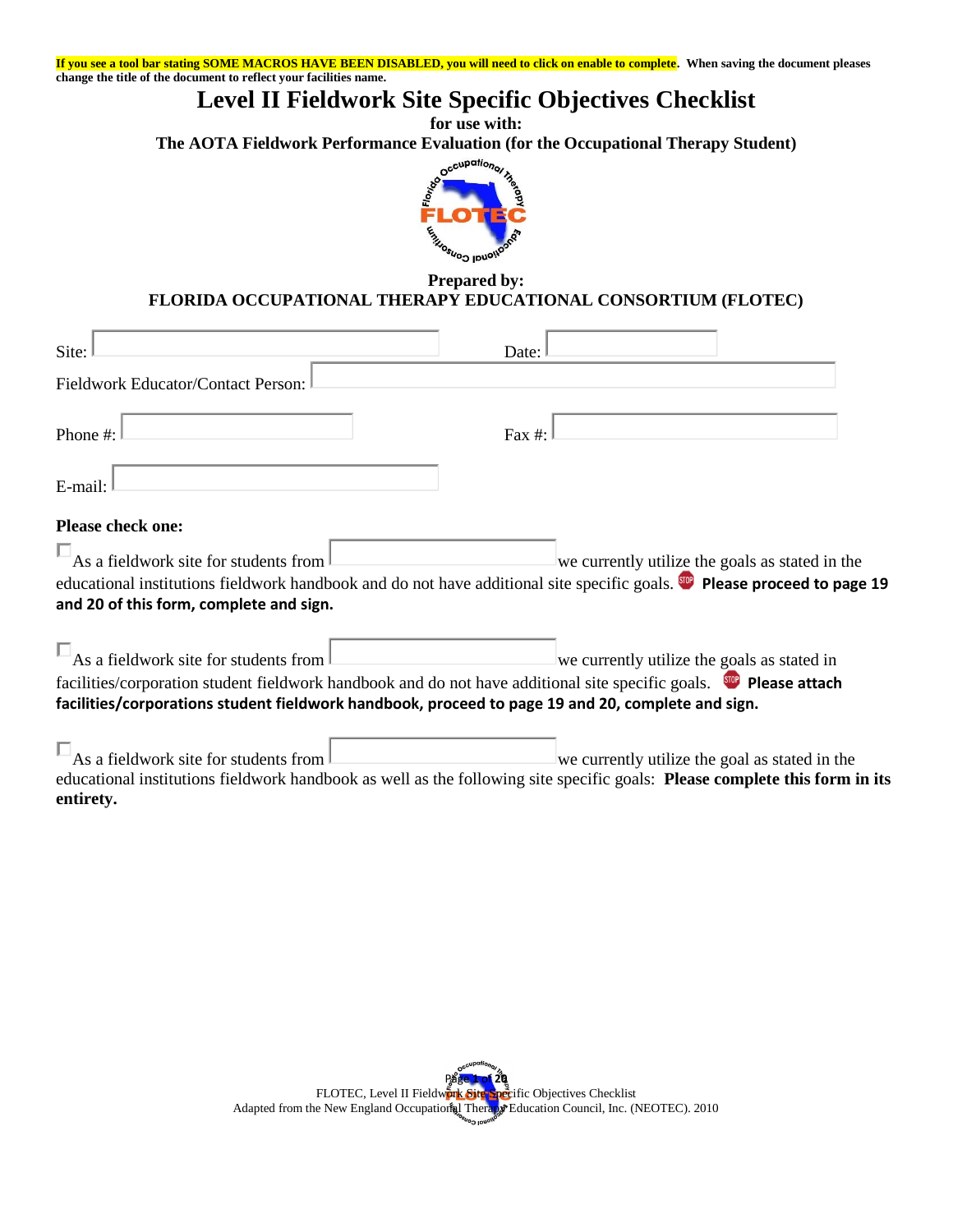### **I. FUNDAMENTALS OF PRACTICE**

**FWPE item # 1**: Adheres consistently to AOTA Code of Ethics & Ethics Standards (AOTA 2010, draft) & site's policies & procedures; including, when relevant, those related to human subject research as stated below:



**FWPE item #2**: Adheres consistently to safety regulations. Anticipates potentially hazardous situations & takes steps to prevent accidents for clients & staff members throughout fieldwork related activities including:

| Record review                                                  | <b>OSHA/BBP</b>                    |
|----------------------------------------------------------------|------------------------------------|
| $\Box$ Medication side effects                                 | $I.V./$ Lines                      |
| Post-surgical                                                  | ER codes/protocols                 |
| Infection control                                              | Restraint reduction                |
| $\Box$ Fall prevention                                         | <b>HIPAA</b>                       |
| $\Box$ Swallowing                                              | W/C locks/bedrails/call button     |
| Food allergies                                                 | Vital signs (BP, O2)               |
| Ambulation status                                              | Trach/Ventilator monitoring        |
| Behavioral system/privilege level                              |                                    |
| (e.g. locked area/unit, on grounds)                            | Fire/Evacuation/Lockdown           |
| $-1:1$ for personal safety/suicide                             | <b>CPR</b> certification           |
| precautions                                                    |                                    |
| Sharps count                                                   | Communication re: change in status |
| Environment set up (no clutter, spills,<br>unsafe items, etc.) | Other:                             |
|                                                                |                                    |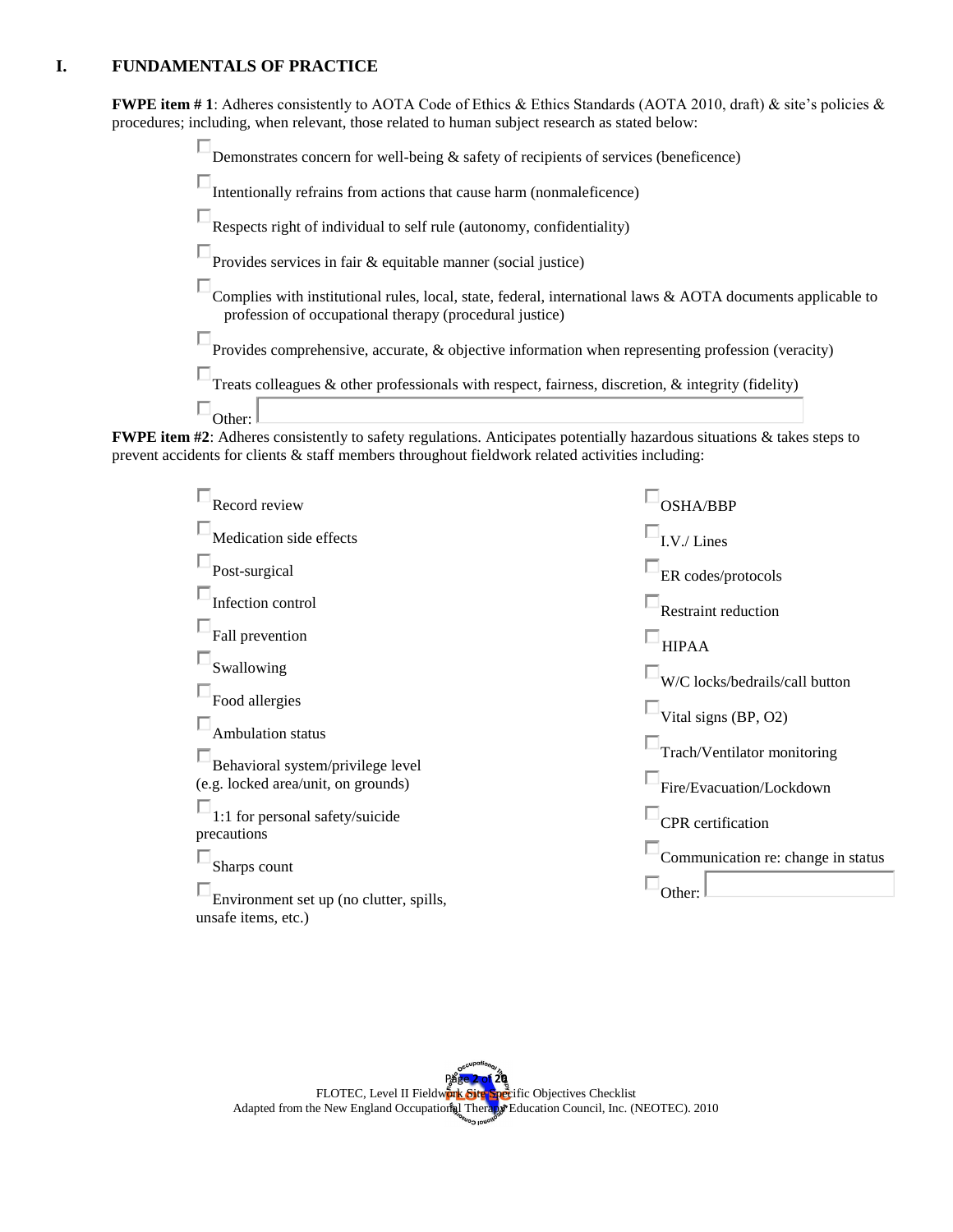Adheres to facility policies & procedures

Thorough chart reviews/checks MD orders/parent agreement for IEP

Consistently analyzes space for potential hazards based on client risk factors

Addresses anticipated safety concerns

 $\square$  Provides safe supervision of client based on client status

Accurately identifies ambulation needs/functional mobility status

 $\Box_{\text{Uses safe transfer techniques/equipment according to protocols}}$ 

Determines wheelchair positioning needs (e.g. footrests, cushions, trays/supports, etc.)

Correctly positions client (e.g. in chair/bed; at desk, for feeding, etc)

 $\square$  Provides supervision of client based on client status to ensure safety

Demonstrates proper splinting techniques such as

Correct selection of type

Correct selection of materials

 $\square$  Making adjustments as needed

**FWPE item #3** (con't): Uses sound judgment in regard to safety of self & others during all fieldwork related activities:

Operates equipment according to training protocols

 $\Box$  Attends to professional boundaries in therapeutic use of self-disclosure

Effectively limit sets  $\&$  redirects client (s)

Establishes safe group climate (reinforce expectations/group rules or contract)

 $\square$ Other:

**II. BASIC TENETS**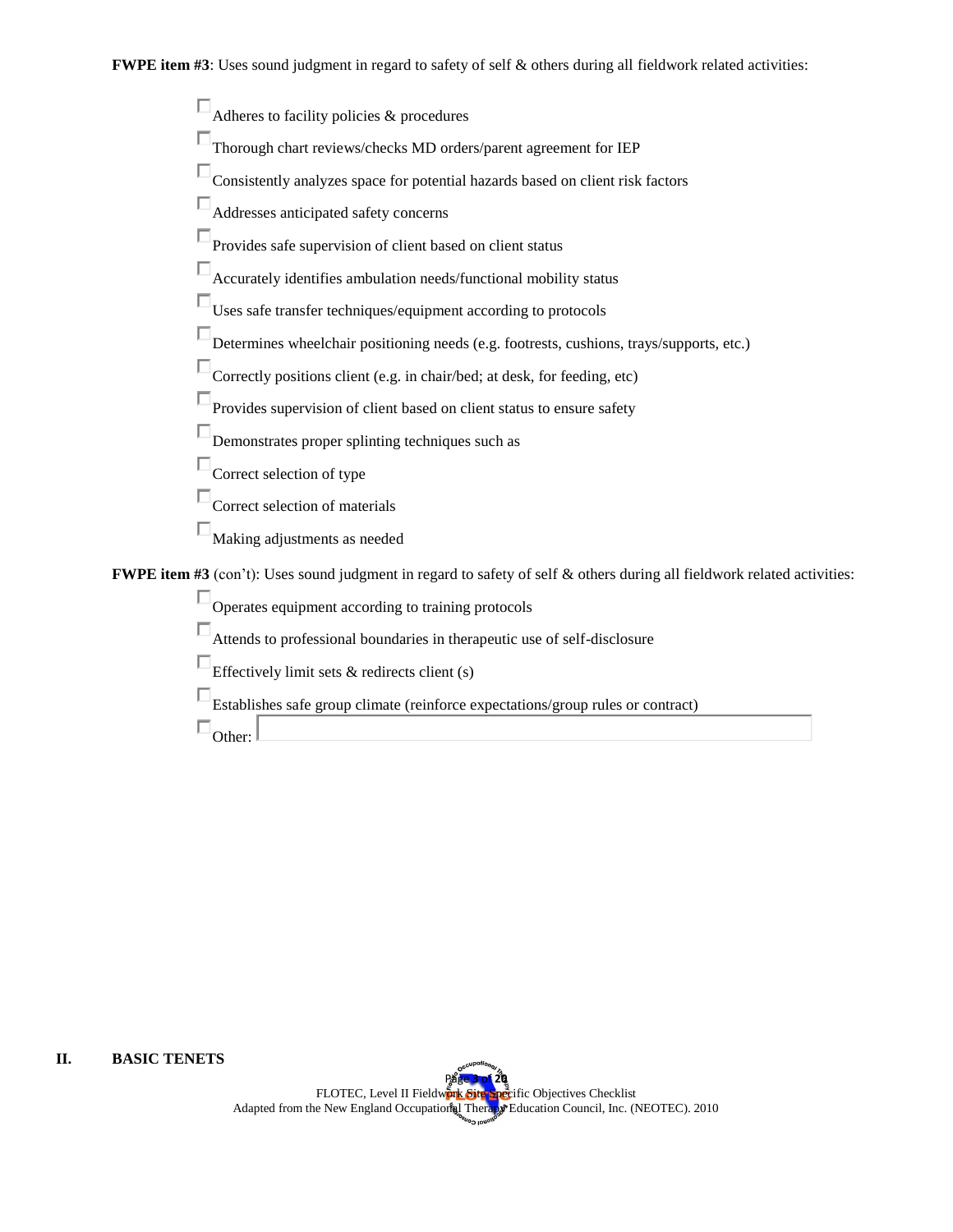**FWPE items #4 -6**: Clearly, confidently, & accurately communicates values/beliefs of occupational therapy profession, occupation as method/outcome, roles of OT/OTA as collaborative team appropriate to setting, using examples & language consistent w/ OTPF:

 $\Box_{\rm Verbally}$ 

Via written material (e.g., handout, article, sample job description, etc.)

Communicates about these 3 tenets with:

| Client                          | Teacher                             |
|---------------------------------|-------------------------------------|
| Families/ significant others    | Aides                               |
| <b>OTA</b>                      | <b>MDs</b>                          |
| $\overline{1} \text{O}^{\perp}$ | Regulatory bodies                   |
| <b>OTA</b>                      | General public (e.g., promotional   |
| $\sqcup_{\rm SLP}$              | materials, in-services)             |
| Nursing                         | $\square_{\text{AT}}$               |
| <b>LISCW</b>                    | $\square_{\rm MT}$                  |
| Psychologist                    | $\Box$ 3 <sup>rd</sup> Party payers |
| <b>CRTS</b>                     | Others:                             |
| <b>CRC</b>                      |                                     |

**FWPE items #4-6**(cont): Clearly, confidently, & accurately communicates values/beliefs of occupational therapy profession, occupation as method/outcome, roles of OT/OTA as collaborative team appropriate to setting, using examples & language consistent w/ OTPF:

Communicates about these 3 tenets in:

| Client intervention/education | In-services, brochures, bulletin boards, |
|-------------------------------|------------------------------------------|
| Meetings                      | media announcements, etc.                |
| Documentation/correspondence  | $\Delta$ Other:                          |

Communicates re: occupation using:

 $\square_{\text{Examples of occupation-based assessment tools}}$ 

Citations of literature/evidence base for use of occupation relative to person/context

Terms & examples specific to person, organization, population (facility mission/level of care/services delivery)

OTPF language (revised) verbally & in written work

Page **4** of **20** FLOTEC, Level II Fieldwork Site Specific Objectives Checklist Adapted from the New England Occupations Therapy Education Council, Inc. (NEOTEC). 2010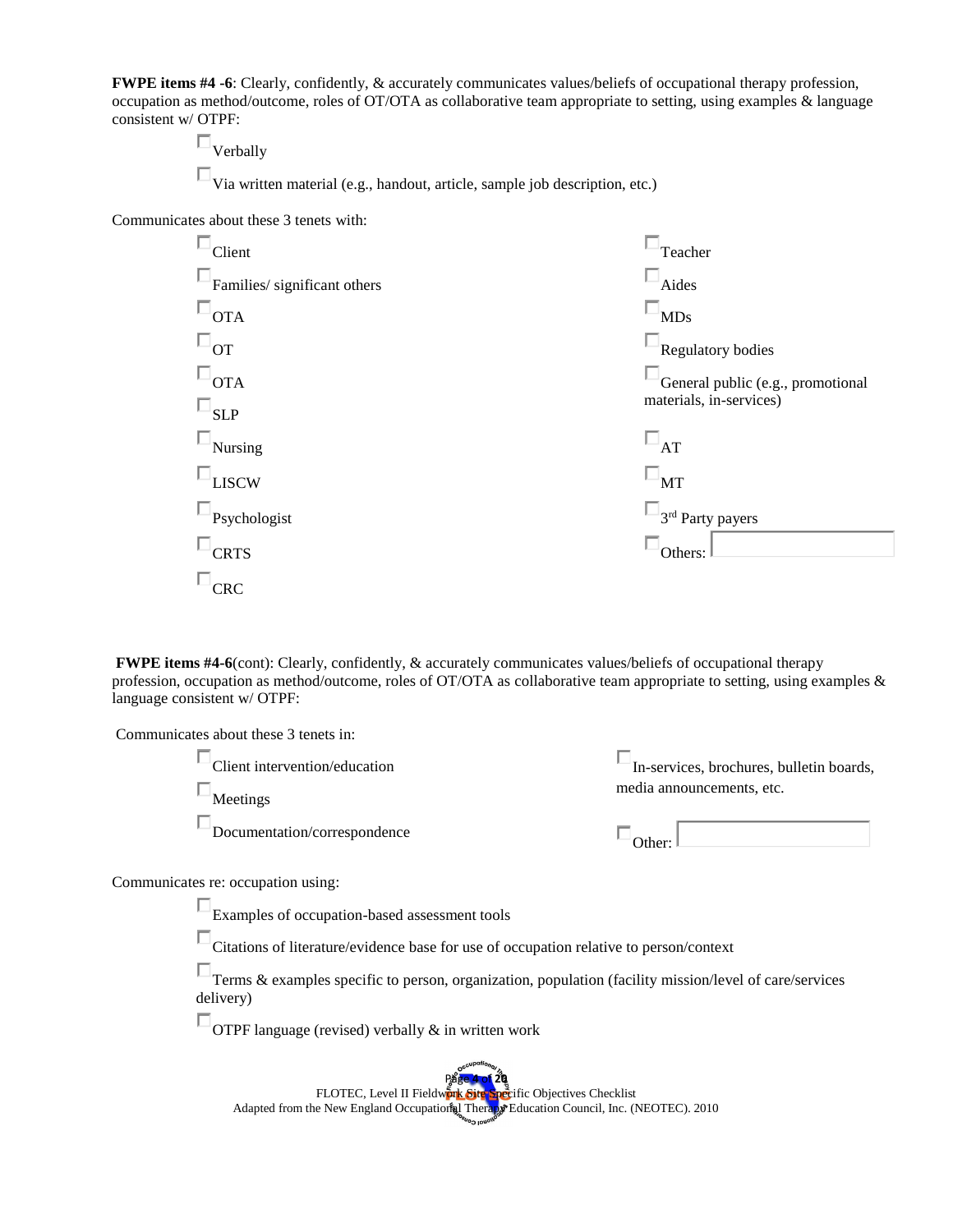| Current AOTA official documents/fact sheets                                                                                                                    |
|----------------------------------------------------------------------------------------------------------------------------------------------------------------|
| Other:                                                                                                                                                         |
| Communicates re: OT/OTA roles using:                                                                                                                           |
| <b>Current AOTA official documents</b>                                                                                                                         |
| Federal & state laws/practice acts governing evaluation/intervention                                                                                           |
| State laws/practice acts re: role of OT/OTA                                                                                                                    |
| <u> 1989 - Johann Barbara, martxa a</u>                                                                                                                        |
| FWPE item #7: Effectively collaborates with clients, family/significant others throughout occupational therapy process<br>(evaluation, intervention, outcome): |
| Seeks & responds to client feedback                                                                                                                            |
| Maintains client focus in sessions                                                                                                                             |
| Respectfully engages in discussion when conflict arises to address concerns                                                                                    |
| Provides written documentation of collaborative plan (e.g., home program)                                                                                      |
| Incorporates client/family priorities & interests                                                                                                              |
| Tailors client/family education to individual need                                                                                                             |

## **III. EVALUATION AND SCREENING**

 $\square_{\text{Other}}$ .

**FWPE item #8**: Articulates clear & logical rationale for evaluation process:

Describes reasoning based on client, condition, context, FOR/EBP

 $\square_{\text{Explains choice of occupation-based $\&\text{$\&$}}\xspace}$ 

 $\Box$  <br> Discuss psychometric properties (validity & reliability) of assessment tool

 $\square_{\text{Other:}}$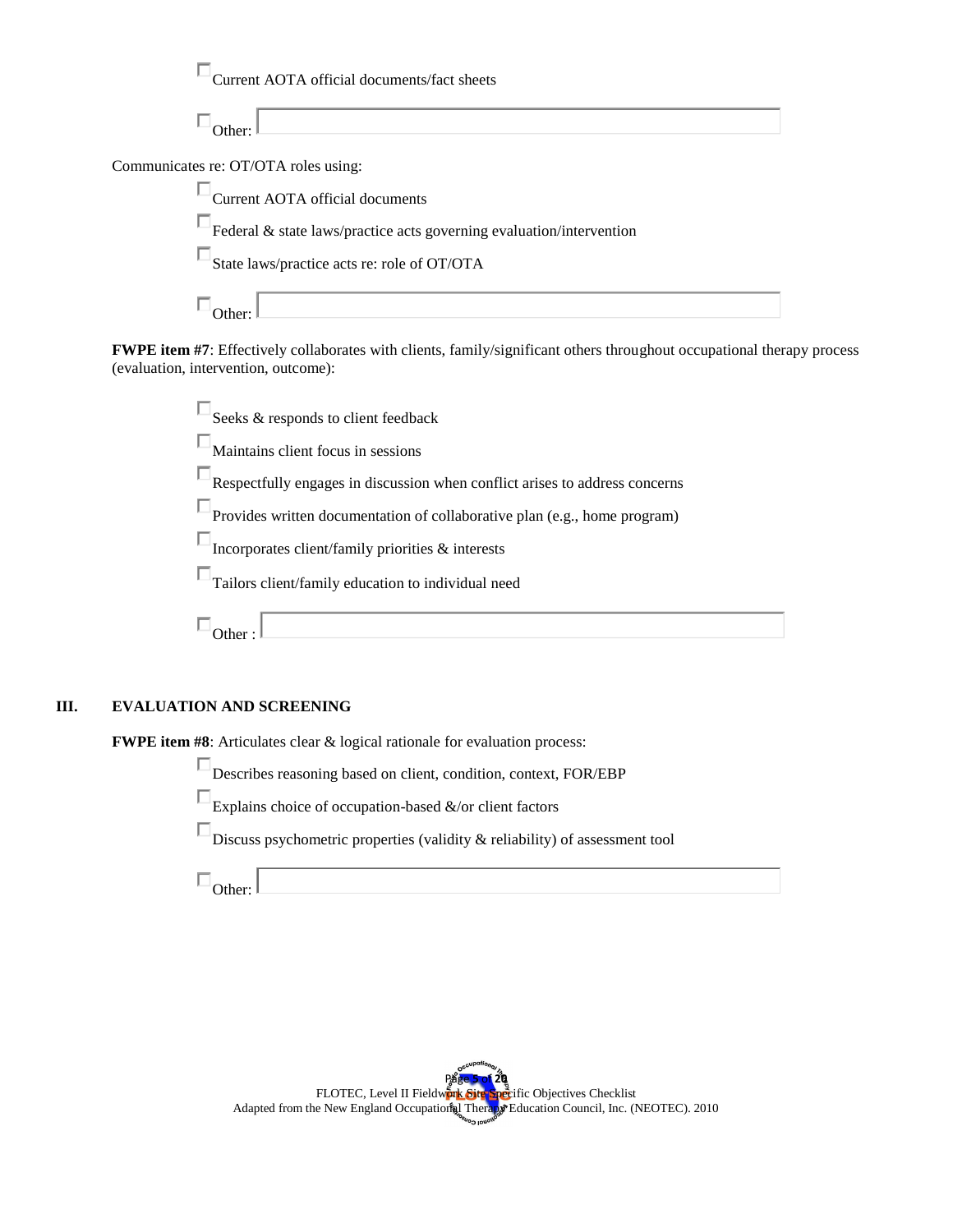**FWPE item #9**: Selects relevant screening/assessment\*methods (\*see assessment chart): Selects assessments according to:



Selects assessment based on Theories/Frames of reference pertinent to setting such as:

| <b>PEOP</b>                   | <b>MOHO</b>                    |
|-------------------------------|--------------------------------|
| Biomechanical                 | Developmental                  |
| Acquisitional                 | Motor Learning                 |
| Psychodynamic                 | Coping                         |
| Cognitive behavioral          | Clinical Reasoning             |
| <sup>-</sup> DBT              | Rehabilitation                 |
| Sensory Processing            | Occupational Adaptation        |
| Sensory Integrative           | Ecology of Human Performance   |
| NDT <sup>1</sup>              | Cognitive/Cognitive Disability |
| <b>Functional Group Model</b> | Other                          |

**FWPE item #10**: Determines occupational profile & performance through appropriate assessment methods (see assessment chart on last page for specific tools/competency expectations)

**FWPE item #11**: Assesses client factors & context that support or hinder occupational performance (see assessment chart for specific tools/competency expectations)

Page **6** of **20** FLOTEC, Level II Fieldwork Site Specific Objectives Checklist Adapted from the New England Occupations Therapy Education Council, Inc. (NEOTEC). 2010 **FWPE item #12:** Obtains sufficient/necessary information from relevant resources such as client, families, significant others,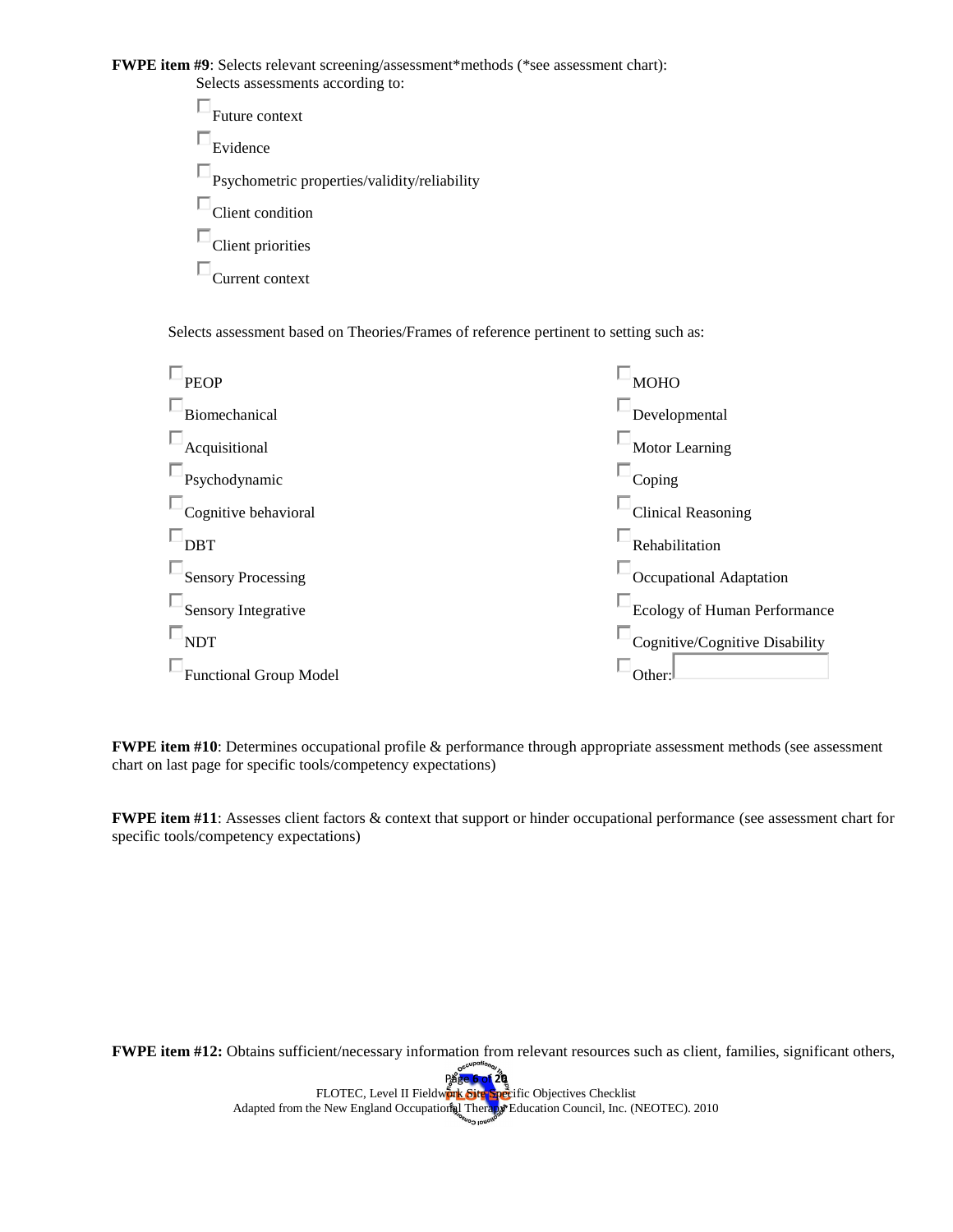service providers, & records prior to & during evaluation process via:

Thorough record/chart review

 $\square$ Client interview

Observation of client performance in areas of occupation (ADL/IADL, education, work, play, leisure, social participation, rest/sleep)

 $\Box$  Assessment instruments addressing occupational performance (see assessment chart)

Observation of client person performance skills (motor & praxis, emotional regulation, cognitive, communication/social, sensory/perceptual)

Assessment instruments addressing client performance skills

Observation of client performance patterns (roles, routines, rituals, habits)

Assessment instruments addressing client performance patterns (see assessment chart)

Assess of client factors (see assessment chart)

Observation in current context(s) (personal, physical/environment, social, cultural, temporal, virtual)

 $\square$  Gathering information re: anticipated future context(s)

Gathering input from family/significant others/service providers (PCA, nursing, teachers, team members, referral source)

Discussion of psychosocial factors that effect performance/disposition (e.g., motivation, adjustment, anxiety, self-concept, participation, etc.,)

Assessment instruments that address psychosocial factors that affect performance/disposition (see assessment chart)

Occupational profile addresses

 $\square$ Who is client?

 $\square$ Client problems

Client values/interests/needs

Why seeking services?

Other (s):

Client successes/ strengths

 $\Box$ Priorities

 $\Box$ Influence of environment/context

 $\square$ Occupational history

**FWPE item #13:** Administers assessments in uniform manner to ensure valid/reliable results:

Adheres to assessment tool protocols/procedures (format, script, item use, scoring, etc.)

Page **7** of **20** FLOTEC, Level II Fieldwork Site Specific Objectives Checklist Adapted from the New England Occupations Therapy Education Council, Inc. (NEOTEC). 2010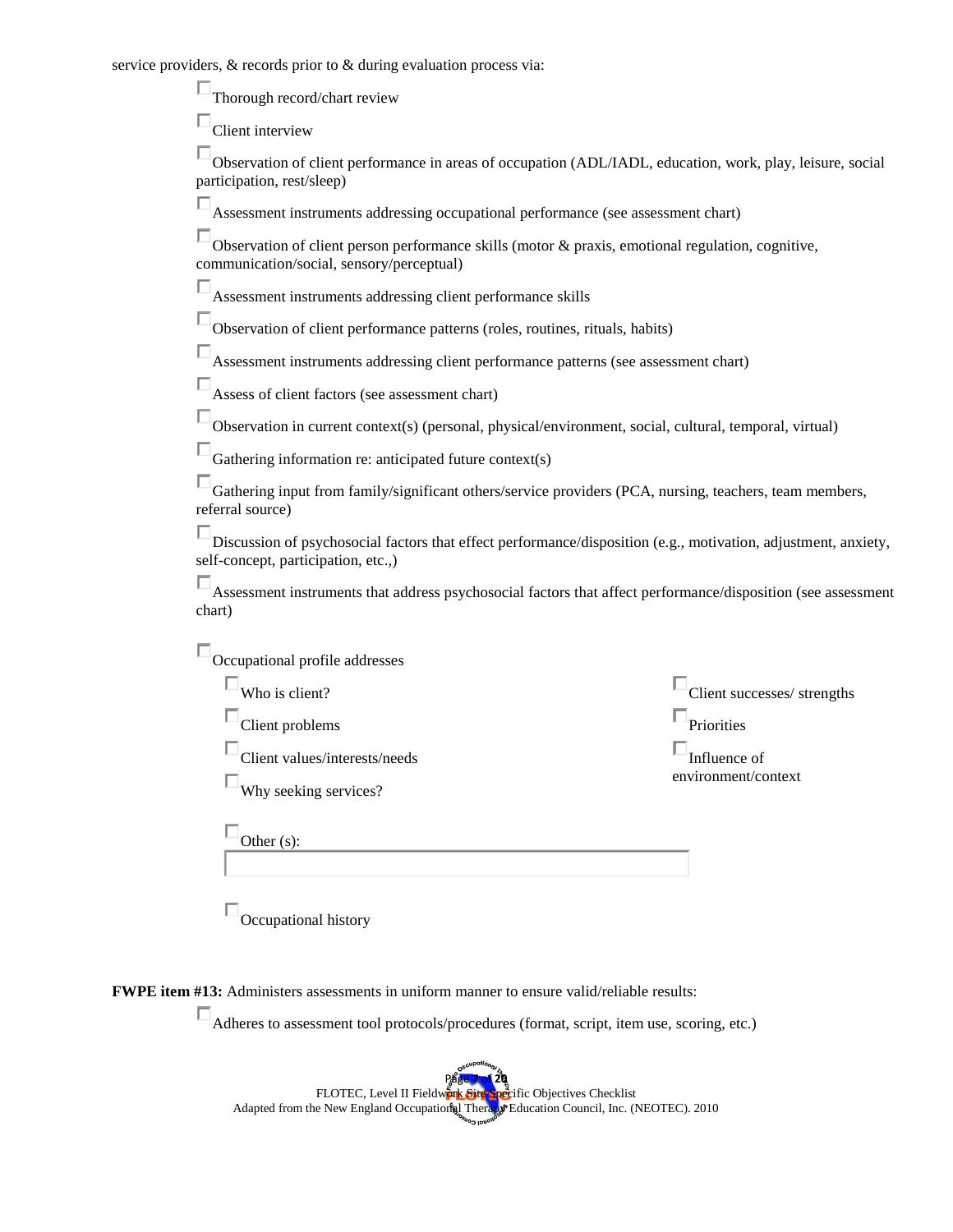**FWPE item #14**: Adjusts/modifies assessment procedures based on client's needs, behaviors, and cultural variables such as:

| Fatigue                             | Inability to perform task          |
|-------------------------------------|------------------------------------|
| O <sub>2</sub> sat/respiration rate | Refusal                            |
| <b>BP</b> /heart rate               | Vision Acuity                      |
| Frustration tolerance               | Hearing Acuity                     |
| Anxiety                             |                                    |
| Cultural beliefs, values, customs,  | Concerns: safety (please specify): |
| expectations                        |                                    |
| Cognitive status                    |                                    |
| Pain                                | Other:                             |
| Language                            |                                    |
| Attention                           |                                    |

**FWPE item #15**: Interprets evaluation results to determine client's occupational performance strengths & challenges by integrating quantitative  $\&$  qualitative information such as:

| Standardized assessment results                          |
|----------------------------------------------------------|
| Information re: client condition/dx                      |
| Subjective/objective impressions                         |
| Verbal reports of others (team, family/caretakers, etc.) |
| Observation of client's performance                      |
| Client's stated values, beliefs/motivations              |
| Identified problems/needs                                |
|                                                          |
|                                                          |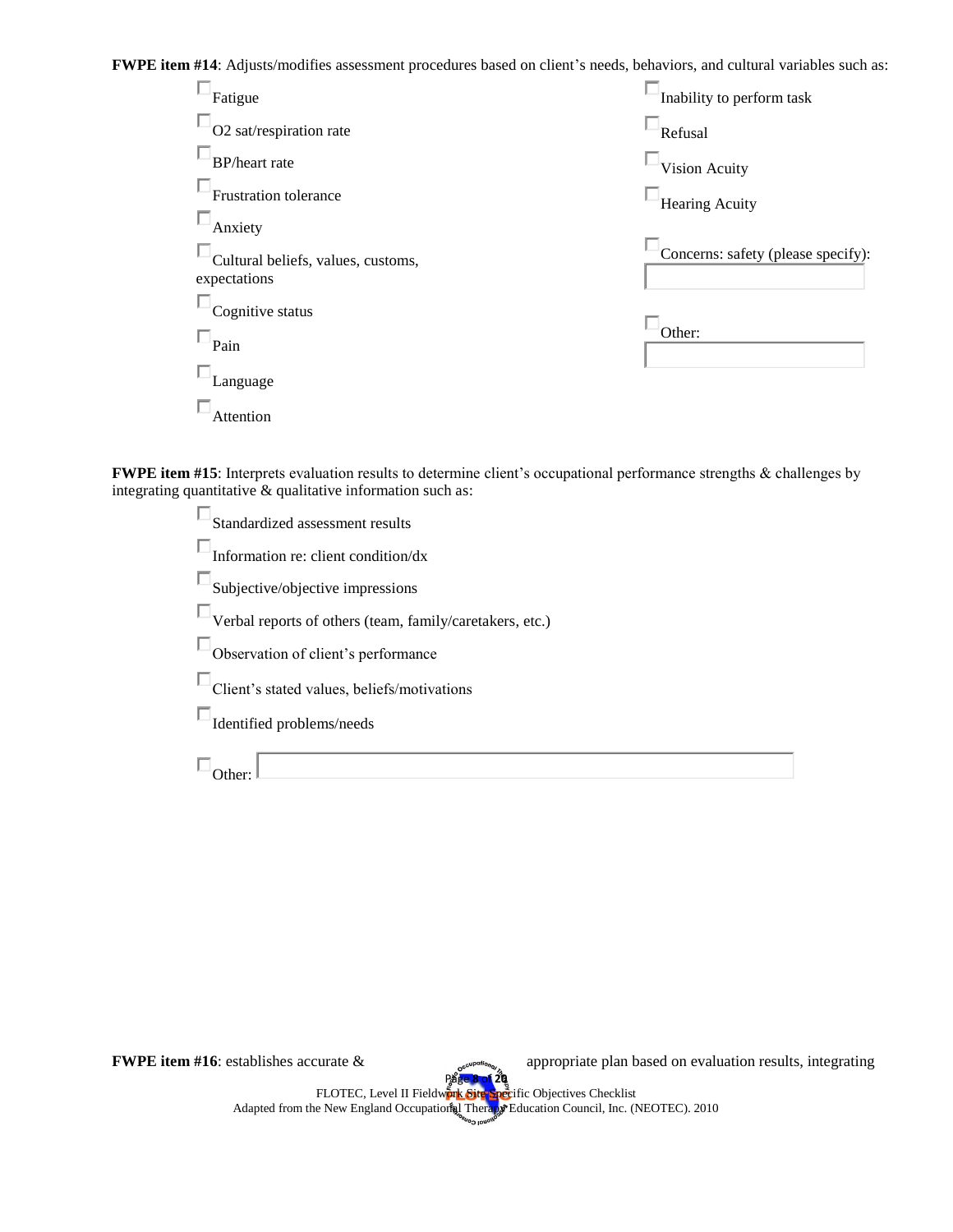factors such as client's priorities, context(s), theories & evidence-based practice:

Integrates information with client priorities to create plan relative to setting/scope of practice

Incorporates client's present and future context(s) (personal, cultural, temporal, virtual, physical, social) in clinical reasoning/intervention planning

| Utilizes summarized evidence from Critically Appraised Topics/Papers (CATs/CAPs) to guide decision- |  |
|-----------------------------------------------------------------------------------------------------|--|
| making/reasoning (http://www.otcats.com.index.html)                                                 |  |

Uses EBP approach (e.g., PICO question: Person, Intervention, Comparison, Outcome) to search for/find relevant evidence according to client priorities & frame of reference

Critically appraises findings (e.g., CAT:<http://www.otcats.com/template/index.html> ; or CanChild [\(www.canchild.ca/en/canchildresources/educationalmaterials.asp#CriticalReciew](http://www.canchild.ca/en/canchildresources/educationalmaterials.asp#CriticalReciew) )

Uses structures method to review evidence (journals, case studies, consensus of experts)

 $\Box$  Creates realistic plan reflective of accurate understanding of client abilities and potential

Sets goals consistent with client priorities, theory/frame of reference, evidence & setting

 $\square_{\text{Other:}}$ 

**FWPE item #17**: documents results of evaluation process in manner that demonstrates objective measurement of client's occupational performance:

> Records observed performance in areas of occupation (ADL/IADL, education, work, play, leisure, social participation, rest/sleep) as per setting's policies & procedures/scope of practice

Accurately reports standardized assessment data (raw scores/results) as applicable

Formulates goals that are specific, measureable, realistic, attainable, time-limited

Utilizes outcome measurement methods when available or per setting policies

 $\square$ Other:

 $\blacksquare$ 

## **IV. INTERVENTION**

**FWPE item #18**: articulates a clear and logical rationale for intervention process:

| $\blacksquare$ Verbally in supervision sessions                                   | Verbally in client sessions                                        |
|-----------------------------------------------------------------------------------|--------------------------------------------------------------------|
| $\Box_{\text{Via written assignments (journal, )} }$<br>case study)               | $\Box$ In pt education materials                                   |
| $\Box_{\text{Via sharing EBP article reviews}}$<br>$\Box$ In rounds/team meetings | $\Box$ In written documentation<br>$\Box_{\text{Via in-services}}$ |
| $\square_{\text{Other:}}\,$                                                       |                                                                    |

**FWPE item #19 (part 1):** Utilizes evidence from published research & relevant resources to make informed decisions with

| $-1$<br>$\overline{\mathcal{Q}}$<br>Page 9 of 2g                                           |
|--------------------------------------------------------------------------------------------|
| FLOTEC, Level II Fieldwork Site Specific Objectives Checklist                              |
| Adapted from the New England Occupations I Theraps' Education Council, Inc. (NEOTEC). 2010 |
|                                                                                            |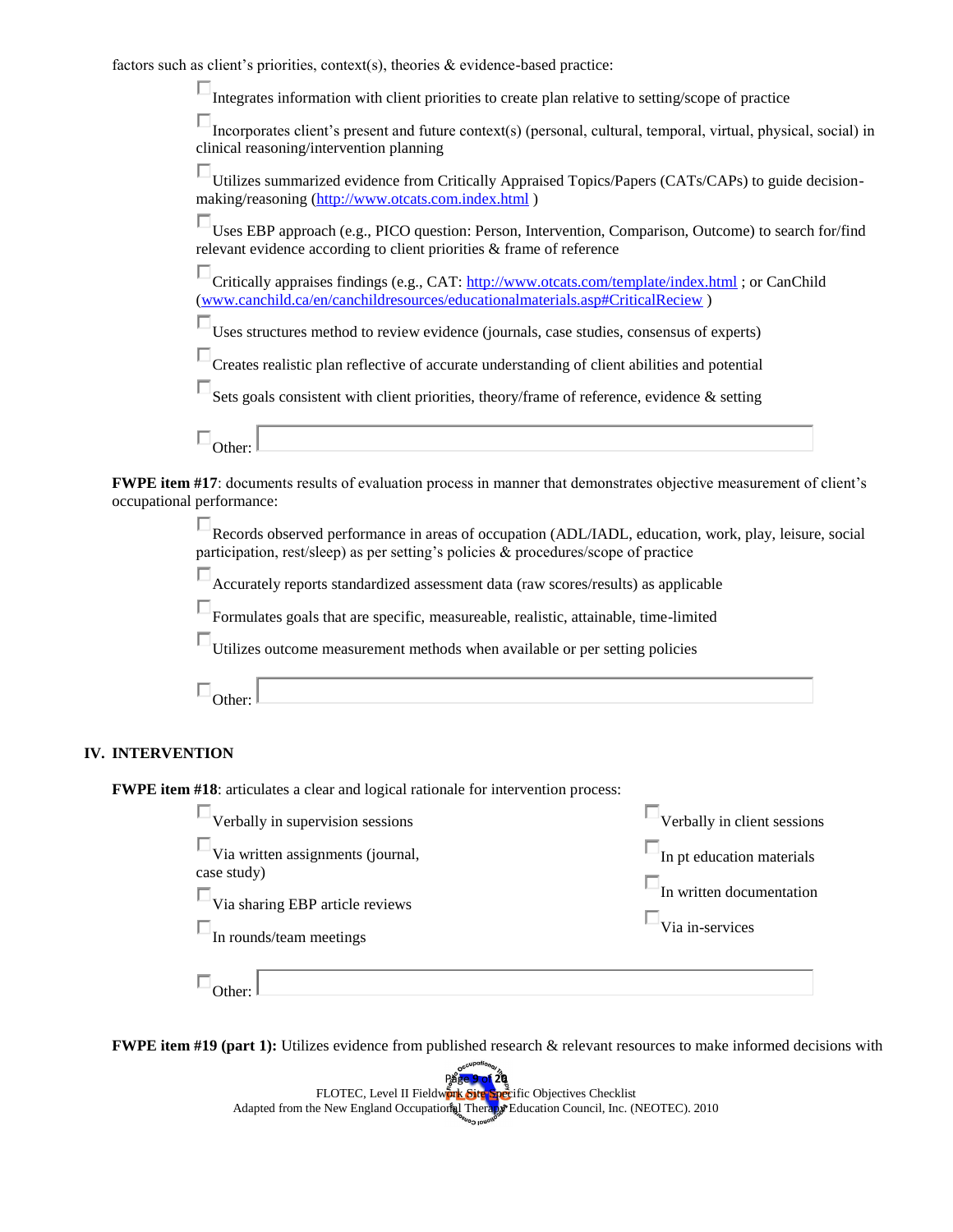supervisor/client/tem/caregiver/agency (as appropriate) using:

Critically Appraised Papers (CAPs)/Critically Appraised Topics (CATs) [\(www.aota.org/Educate/Research.aspx;](http://www.aota.org/Educate/Research.aspx) [http://www.otcats.com/index.html\)](http://www.otcats.com/index.html)

Articles from peer reviewed journals (e.g., AJOT, OTJR, etc.,)

**FWPE item #19 (part 2):** Utilizes evidence from published research & relevant resources to make informed decisions with supervisor/client/team/caregiver/agency (as appropriate) using:

Discussion/sharing of material learned via other sources (textbooks, OT Practice, coursework, association website searches, conferences, etc.,) in supervision

 $\square$ Other:

**FWPE items #20 & 21:** Chooses relevant occupations that motivate & challenge clients to facilitate meeting established goals based on client's:

| Condition/Status | Psychosocial needs          |
|------------------|-----------------------------|
| Progress         | Current context & resources |
| Stated interests | Future context & resources  |
| Beliefs & values |                             |
| )ther∙           |                             |

**FWPE items #22 & 23:** Implements client & occupation based intervention plans considering areas of occupation/outcomes such as:

| Role competence      | Leisure                       |
|----------------------|-------------------------------|
| <b>ADL</b>           | Adaptation                    |
| Play Work            | Health/wellness               |
| <b>IADL</b>          | Quality of life               |
| Sleep/rest           | Self advocacy                 |
| Social participation | Occupational (social) justice |
| Education            |                               |
| )ther:               |                               |

Page **10** of **20** FLOTEC, Level II Fieldwork Site Specific Objectives Checklist Adapted from the New England Occupations Therapy Education Council, Inc. (NEOTEC). 2010 **FWPE item #24:** Modifies task, approach, occupations & environment to maximize client performance by: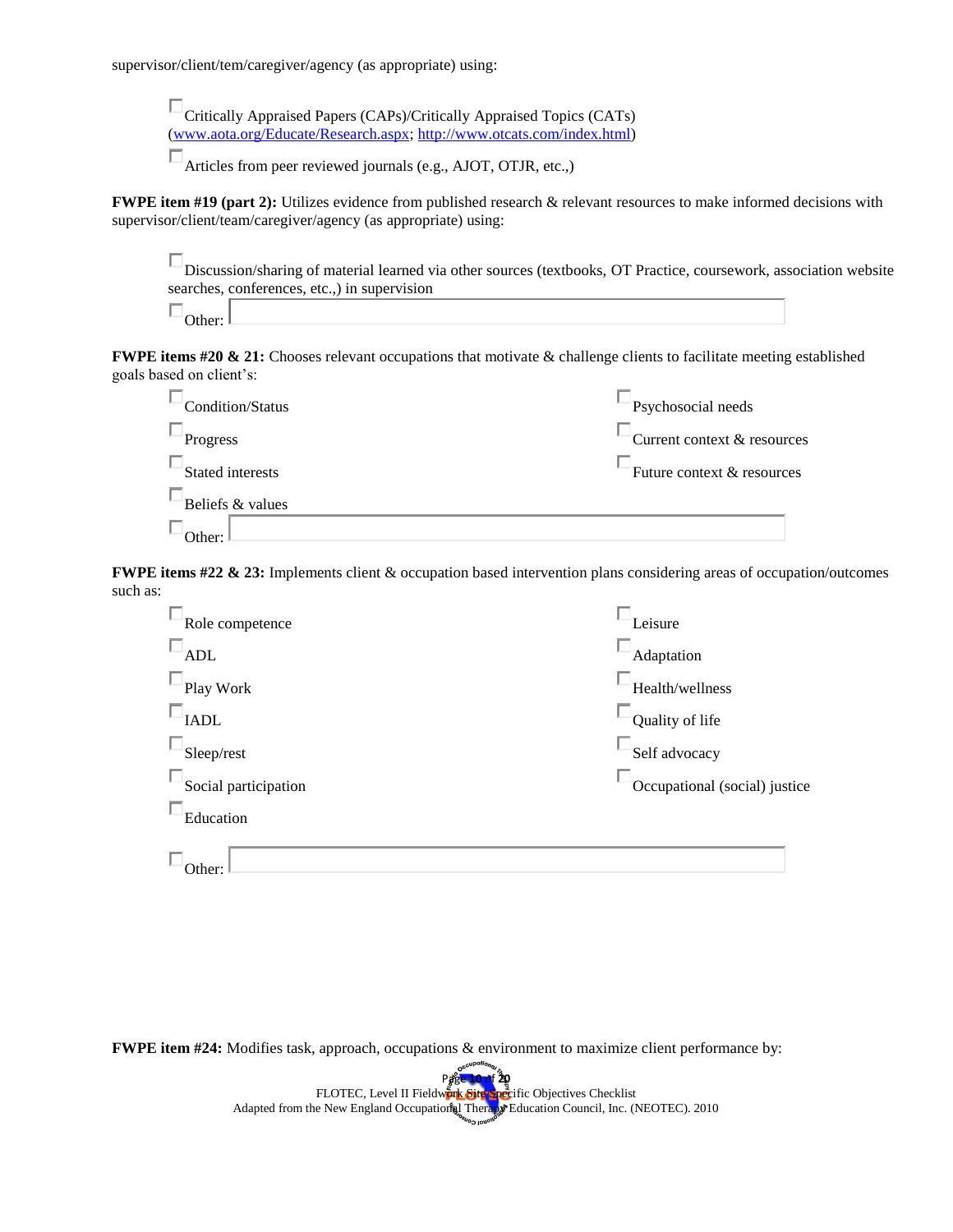| Adapting sequence of activity & objects<br>used<br>$\uparrow \downarrow$ sensory input<br>$\uparrow \downarrow$ Visual/verbal cues<br>$\Box$ T $\downarrow$ Amount of physical assistance<br>provided<br>$\uparrow \downarrow$ Social demand (1:1 vs. group, family<br>vs. peer(s), rules/norms)<br>↑↓ Amount of emotional/behavioral<br>support provided<br>Changing length/frequency/timing of<br>sessions | Cognitive demand<br>Physical requirements<br>Promoting 1 safety (1 awareness,<br>education/feedback, environmental<br>modifications, removing potential sources of<br>injury, etc.,)<br>Creating adaptive device(s)<br>Reviewing/revising expectations with<br>client(s) relative to desired occupations,<br>$role(s)$ & context |
|--------------------------------------------------------------------------------------------------------------------------------------------------------------------------------------------------------------------------------------------------------------------------------------------------------------------------------------------------------------------------------------------------------------|----------------------------------------------------------------------------------------------------------------------------------------------------------------------------------------------------------------------------------------------------------------------------------------------------------------------------------|
| วther∙                                                                                                                                                                                                                                                                                                                                                                                                       |                                                                                                                                                                                                                                                                                                                                  |

**FWPE item #25:** Updates, modifies, or terminates intervention plan based upon careful monitoring of client's status:

 $\square$  Accurately represents client progress verbally  $\&$  in documentation

Accurately reports change in client status (e.g., illness, affect) affecting performance

Frequently re-evaluates effectiveness of intervention based on goal achievement and/or outcome measurement

 $\square$ Subjective data consistent with objective data reported verbally or in documentation

**FWPE item #26:** Documents client's response to services in a manner that demonstrates efficacy of interventions via:

Progress reports with quantitative data (goal attainment scaling, excel charts/graphing, re-assessment, score comparison, outcome measurement results)

Narrative summary with qualitative descriptors according to problems identified/goals achieved  $\square_{\text{Other:}}$ 

### **V. MANAGEMENT OF OCCUPATIONAL THERPAY SERVICES**

**FWPE item #27:** Demonstrates through practice or discussion ability to assign appropriate responsibilities to the occupational therapy assistant & occupational therapy aide:

Describes or assigns duties commensurate to educational level, assessed competency, federal & state laws regulating use of supportive personnel

Considers number of clients, complexity of needs, type of setting, safety

Describes or provides type of supervision required (close, direct, line of sight)

| Provides reference for state statues/regulations governing performance or services $\&$ definitions of supervision |
|--------------------------------------------------------------------------------------------------------------------|
| $(www.aota.org/Practitioners/Licensure/StateRegs/Supervision/36455.aspx)$                                          |

 $\square_{\text{Other:}}$ 

Page **11** of **20** FLOTEC, Level II Fieldwork Site Specific Objectives Checklist Adapted from the New England Occupations Therapy Education Council, Inc. (NEOTEC). 2010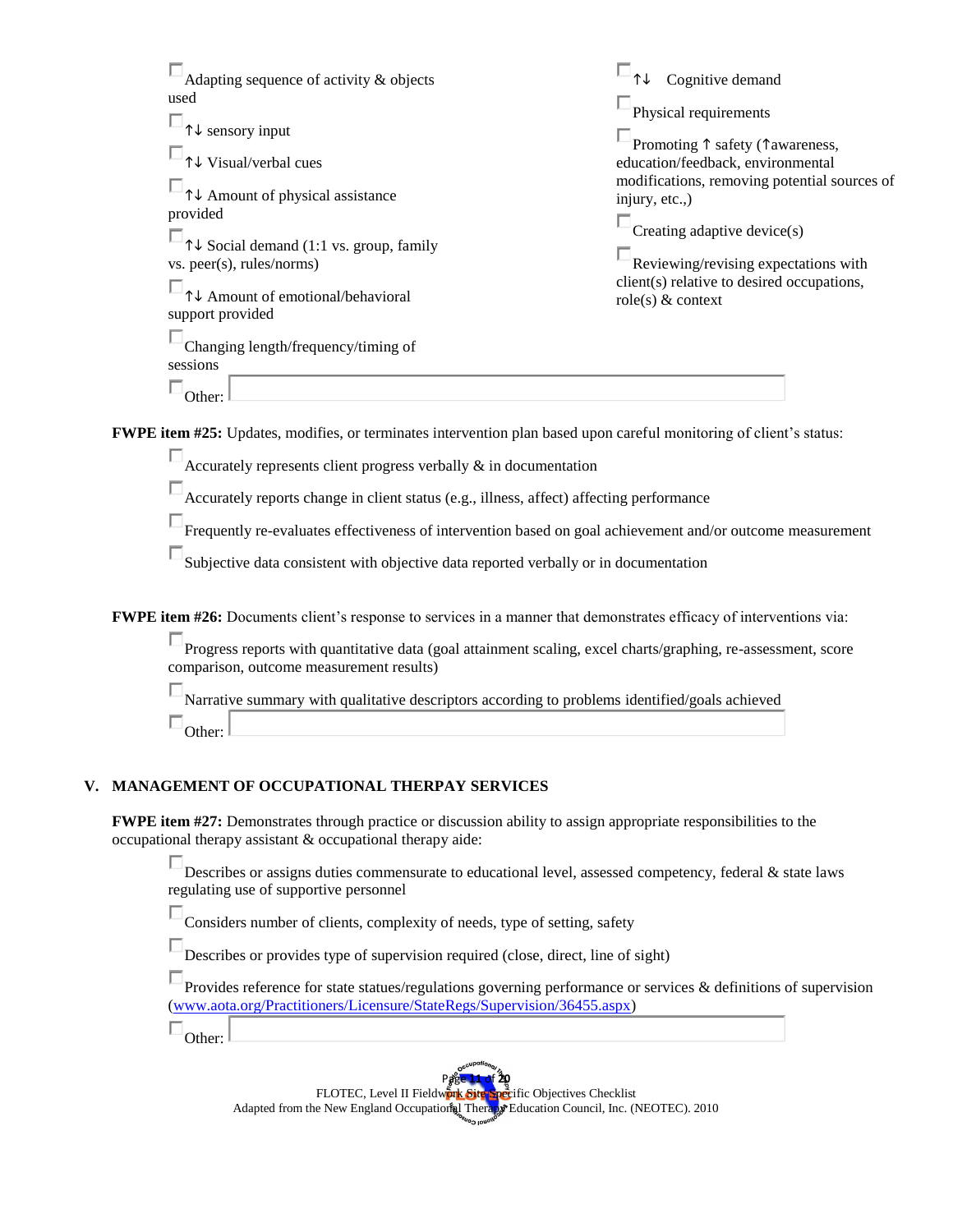**FWPE item #28:** Demonstrates through practice or discussion ability to actively collaborate with occupational therapy assistant:

Describes &/or engages in tasks with OTA relative to job description &/or scope of practice as defined by state guidelines (e.g., soliciting contributions to evaluation process  $\&$ /or delegating implementing  $\&$  adjusting intervention plan) in accordance with AOTA Official Guidelines for Supervision, Roles & Responsibilities [\(www.aota.org/Practitioners/Official.aspx\)](http://www.aota.org/Practitioners/Official.aspx)

Completes alternate assignment to meet objective (please describe or attach):

**FWPE item #29:** Demonstrates understanding the costs and funding related to occupational therapy services at this site:

Discusses political issues/policy decisions that affect funding

Outlines how services are regulated and funds allocated pertaining to local and/or federal laws such as IDEA, ADA, Medicare/Medicaid, etc.

Describes agency billing/payment system (grant funding, types of insurance, private pay, cost-share, state/federal funding)

Describes eligibility criteria for reimbursement and discharge

Identifies possible resources available (grants, community partnerships, sources for donations, fundraising ideas, etc.,)

Demonstrates awareness of risk management and liability as part of costs and quality care

Demonstrates awareness of budgetary implications when procuring/using supplies

 $\square_{\text{Other:}}$ 

**FWPE item #30:** Accomplishes organizational goals by establishing priorities, developing strategies, and meeting deadlines:

**Articulates setting's mission & values** 

 $\square$ Schedules meetings/sessions according to facility expectations

 $\Box$ Begins & ends sessions on time

Attends meetings on time

Reports meetings in concise manner

Meets paper work deadlines per policy & procedures

**Prioritizes workload according to policies & caseload demands** 

Uses time management strategies (checklists, templates, to-do list)

 $\square_{\text{Other:}}$ 

Page **12** of **20** FLOTEC, Level II Fieldwork Site Specific Objectives Checklist Adapted from the New England Occupations Therapy Education Council, Inc. (NEOTEC). 2010 **FWPE item #31:** Produces the volume of work required in the expected time frame: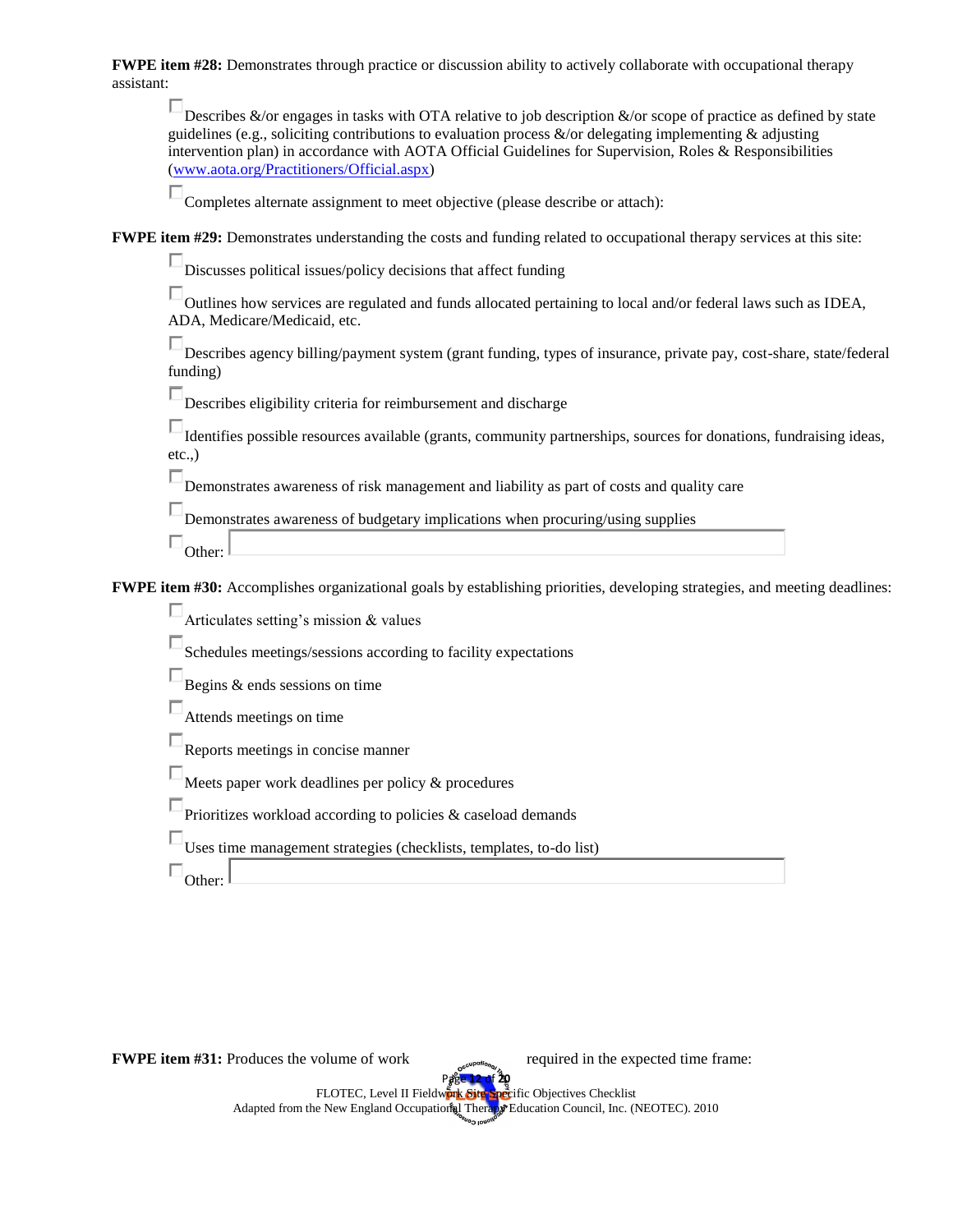| Is self directed in managing schedule to meet workload/caseload                                                                   |
|-----------------------------------------------------------------------------------------------------------------------------------|
| Gathers necessary evaluation data within allotted amount of time - specify:<br>per day                                            |
| per week<br>per month                                                                                                             |
| Completes evaluation write-up with documentation co-signed $\&$ in chart/record within:                                           |
| $\Box$ week<br>$\Box_{8 \text{ hrs}}$<br>$\Box$ other:<br>$\Box_{24 \text{ hrs}}$                                                 |
| Conducts (specify number) of evaluations:<br>per day                                                                              |
| per week<br>per month                                                                                                             |
| Serves caseload commensurate with entry-level therapist (please specify # of clients/groups):<br>per day<br>per week<br>per month |
| Completes progress note documentation within expected time period of:                                                             |
| Completes (specify number) of progress notes: $\square$ per day<br>$\Box$ per week<br>per month                                   |
| Other:                                                                                                                            |

**VI. COMMUNICATION**

Page **13** of **20** FLOTEC, Level II Fieldwork Site Specific Objectives Checklist Adapted from the New England Occupations Therapy Education Council, Inc. (NEOTEC). 2010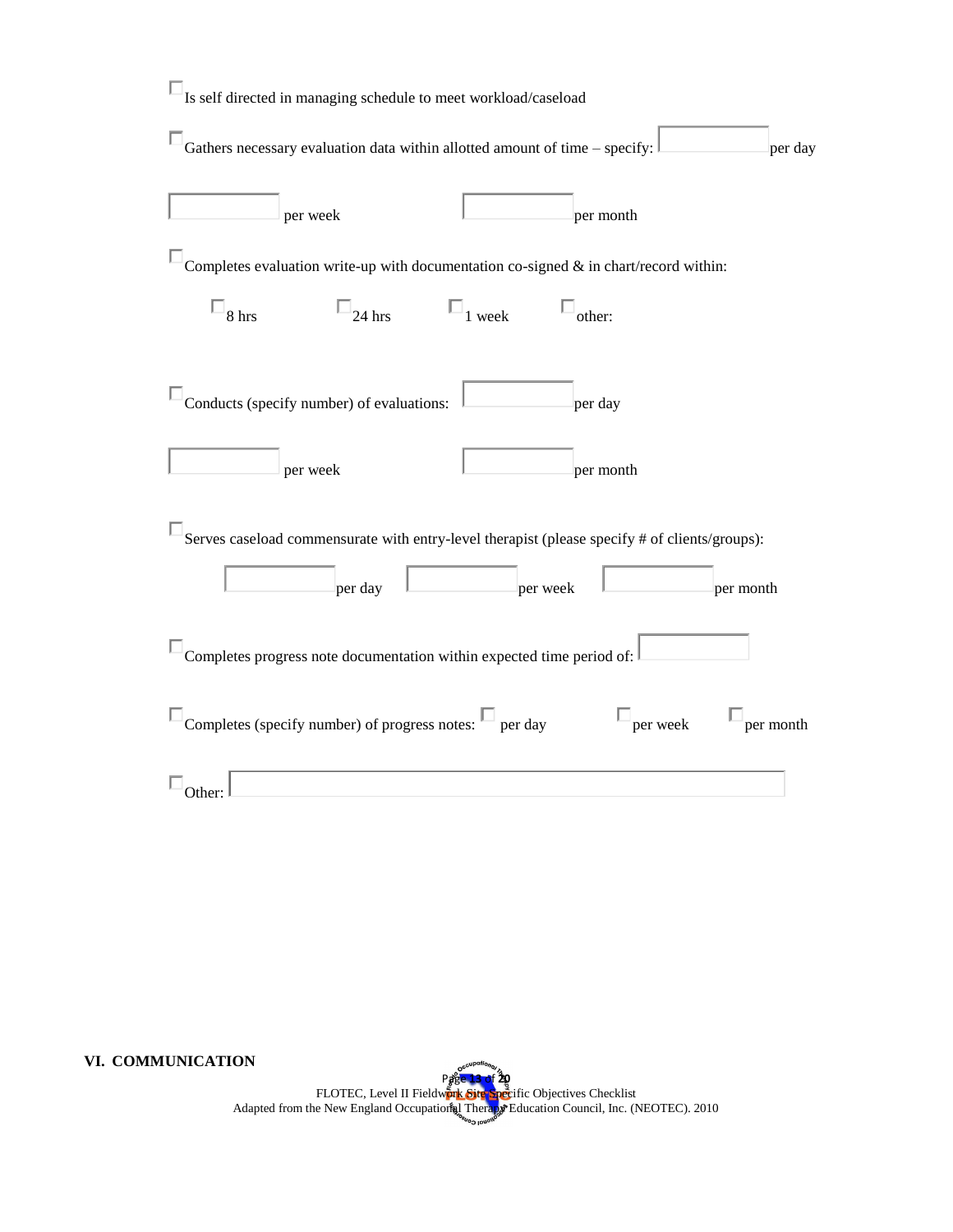**FWPE item #32:** Clearly & effectively communicates verbally and nonverbally with clients, families, significant others, colleagues, service providers, and the public:

| Uses language appropriate to the recipient of information, including but not limited to funding agencies $\&$                   |
|---------------------------------------------------------------------------------------------------------------------------------|
| regulatory agencies                                                                                                             |
| Gauges use of terminology to level of understanding of person with whom communicating                                           |
| Utilizes examples to illustrate meaning/intent                                                                                  |
| Uses active listening strategies (restates/paraphrases) to ensure both parties have shared understanding of<br>information/plan |
| Uses multiple modes of communication (verbal, written, nonverbal)                                                               |
| Makes eye contact when appropriate                                                                                              |
| Attends to physical boundaries/body space                                                                                       |
| Demonstrates professional presentation/demeanor in facial expression, posture, grooming affect, & attire                        |
| Utilizes setting's services for translators of translation of written materials when indicated/available                        |
|                                                                                                                                 |

**FWPE item #33 – 34:** Produces clear and accurate documentation according to site requirements. All written communication is legible, using proper spelling, punctuation, and grammar:

 $\square$  Completes computerized &/or hand-written documentation per setting protocols/formats

 $\Box_{\text{Uses}}$  approved institutional terminology/abbreviations

 $\Box_{\text{Uses}}$  technology when available to check work (grammar, spelling)

Uses strategies such as proof reading, reading aloud, checking against template, asking colleague/peer to proof if feasible

 $\square_{\text{Other}}$ 

**FWPE item #35:** Uses language appropriate to the recipient of the information, including but not limited to funding agencies & regulatory agencies: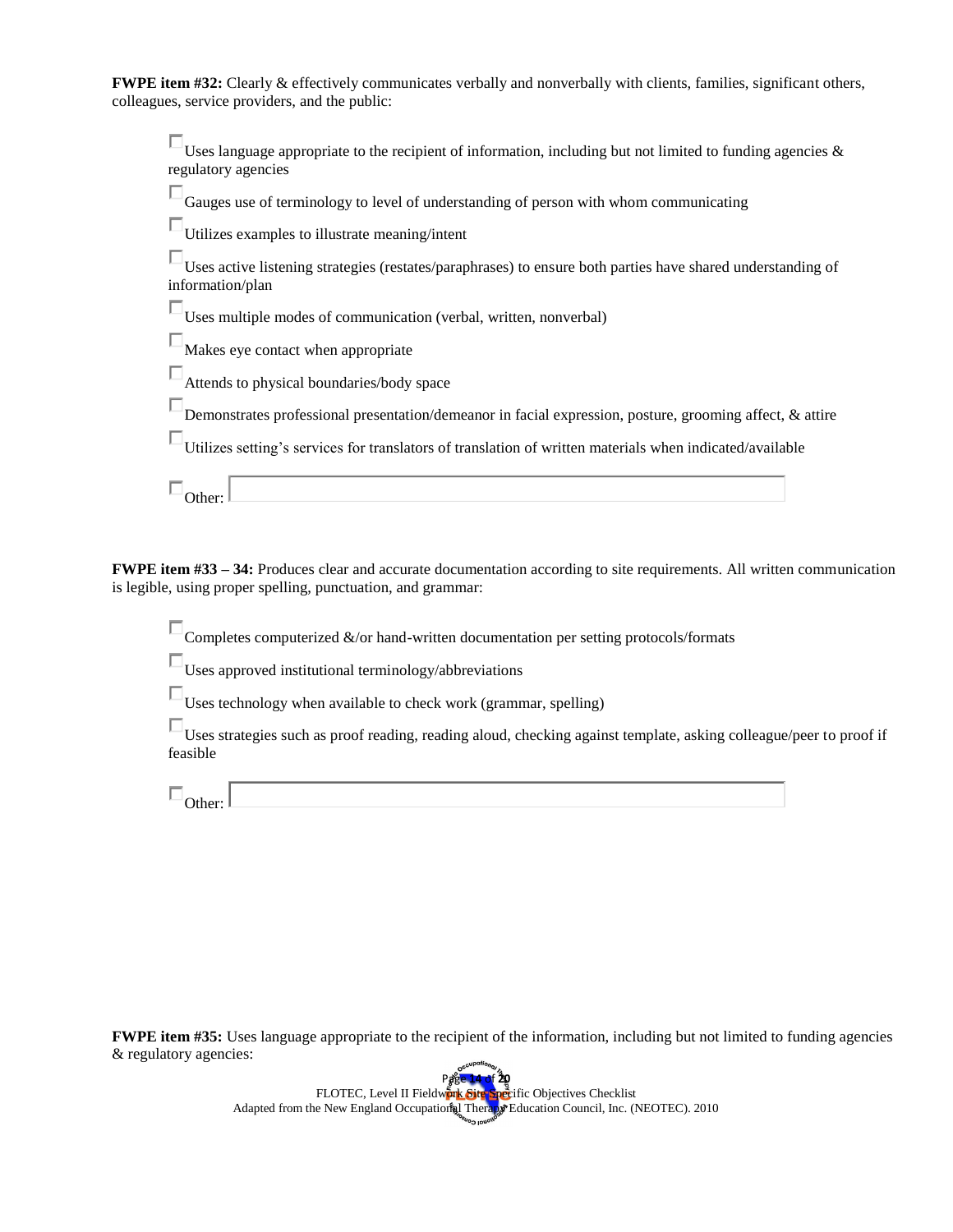| Writes in a manner conductive to being read by recipients of services & other disciplines, free of jargon, retaining |
|----------------------------------------------------------------------------------------------------------------------|
| language consistent with OTPF-Revised (client profile, analysis of occupational performance, areas, skills/patterns, |
| influence of context(s), client factors)                                                                             |

Gauges use of terminology to level of understanding of person with whom communicating

 $\Box$  Utilizes examples to illustrate meaning/intent (verbal/demonstration)

Takes into account cultural differences, providing handouts in client's first language, when available, providing illustrations with written content

Adjusts content (verbal/nonverbal) in response to clients/family/caregivers colleagues' response

**Provides clear & concise instructions** 

 $\square_{\text{Other}}$ 

### **VII.PROFESSIONAL BEHAVIORS**

**FWPE item #36:** collaborates with supervisor(s) to maximize the learning experience:

Asks supervisor for specific feedback

Consistently checks in to clarify expectations

Shares information about learning style with supervisor and asks for help as needed to adjust

Utilizes structures in setting to support learning (e.g., student manual, reviews expectations, tracks own caseload/workload)

Asserts need to schedule supervision meetings

Discusses concerns & identify possible avenues for changes or improvements

Discusses &/or negotiates need for adjustments to supervisory relationship, performance expectations, caseload, & learning environment to improve quality of experience (e.g., reviews AOTA Fieldwork Experience Assessment Tool)

 $\square$ Other:

**FWPE item #37:** Takes responsibility for attaining professional competence by seeking out learning opportunities & interactions with supervisor(s) & others: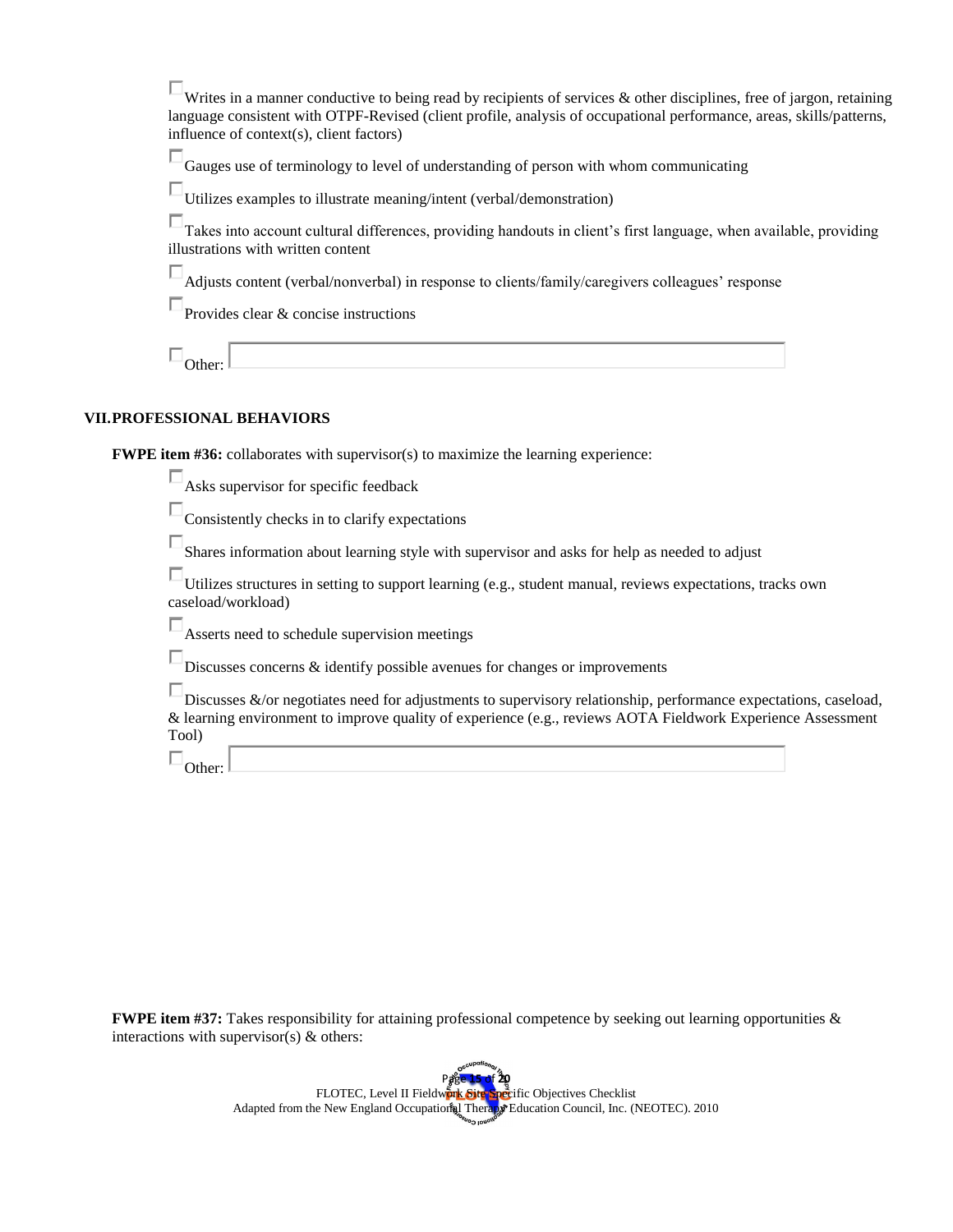| $\sim$ Comes to supervision w/ list of questions/concerns & possible options for how to address them |
|------------------------------------------------------------------------------------------------------|
|------------------------------------------------------------------------------------------------------|

 $\Box$  Takes initiative to meet w/ other members of team to understand their role/perspective

 $\square$  Reviews testing materials/manuals on own prior to observing or administering

Seeks out, reviews & shares reading materials/articles on frames of reference/EBP, client conditions, public law/policy, etc.,

Pilots new program ideas/improvements (e.g., assessment tools, outcome measures, groups, new forms or procedures, etc.,) when feasible/available

Collaborates in research design or data collection with others (per IRB approval)

Exercises good judgment when choosing to attend in-services or other continuing education opportunities (e.g., based on workload management, caseload focus, scope of practice)

 $\square_{\text{Other}}$ 

**FWPE item #38:** Responds constructively to feedback:

Engages in mutual feedback exchange (e.g., listen, clarify, acknowledge feedback &/or redirection, provide examples, ask "How can I improve?"; discuss ways to make active changes, identify what would be helpful, discusses options)

Demonstrates commitment to learning by identifying specific goals/actions to improve behavior/performance in collaboration with supervisor

Processes feedback & seeks support from supervisor appropriate to context of supervisory relationship & learning opportunity

Utilizes tools to reflect on own performance or variables affecting performance (e.g., self-assessment on FWPE, journaling, FEAT)

 $\square$  Takes initiative to contact academic program resource persons for support if needed

 $\square_{\text{Other:}}$ 

**FWPE item #39:** Demonstrates consistent work behaviors including initiative, preparedness, dependability, and work site maintenance:

> Page **16** of **20** FLOTEC, Level II Fieldwork Site Specific Objectives Checklist Adapted from the New England Occupations Therapy Education Council, Inc. (NEOTEC). 2010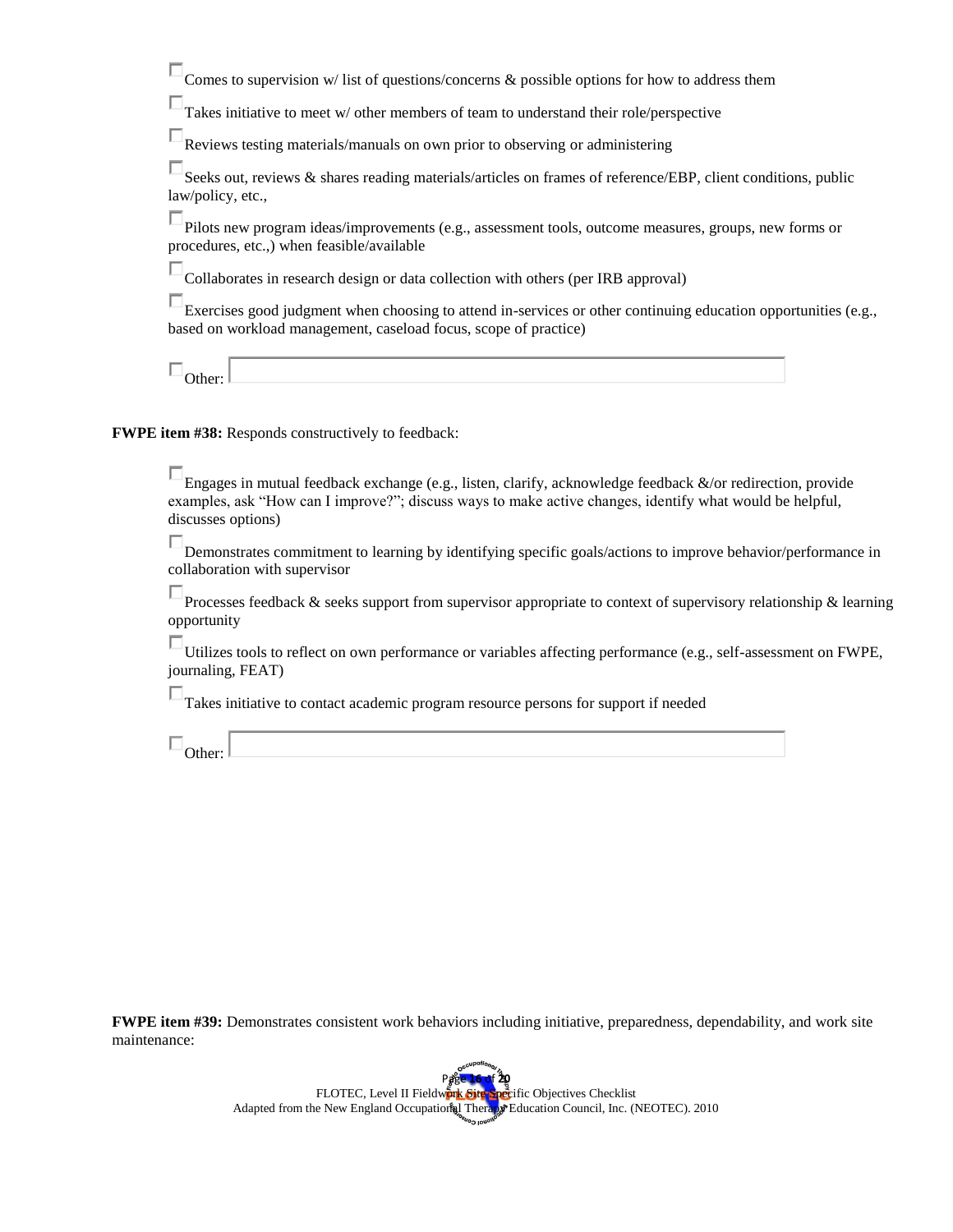$\square$ Takes initiative to address workload management

 $\square$  Demonstrates consistent work behaviors in both task  $\&$  interpersonal interaction

Attends to site cleanliness, safety & maintenance of supplies as appropriate to role

Comes prepared for meetings/sessions

Takes responsibility to address areas of personal/professional growth

Proactively plans for & requests appropriate supports or accommodations in manner consistent with federal law  $\&$ site resources (e.g., open in communication, provides appropriate documentation, requests reasonable accommodation if indicated)

 $\square_{\text{Other:}}\,$ 

**FWPE item #40:** Demonstrates effective time management:

Monitors, maintains & adapts own schedule in accordance w/ site's priorities

 $\square$  Organizes agenda or materials for meetings  $\&$  sessions

 $\square$  Conducts evaluation &/or intervention sessions w/in allotted time, inclusive of set-up/clean-up

 $\square$  Completes documentation/paperwork in timely manner

Completes learning activities by due dates

| <b>FWPE item #41:</b> Demonstrates positive interpersonal skills including but not limited to cooperation, flexibility, tact, and |
|-----------------------------------------------------------------------------------------------------------------------------------|
| empathy in social interactions w/ clients/patients, peers & colleagues:                                                           |

Communicates concerns in 1st person manner (e.g., "I statements")

 $\square$  Remains calm when conveying point of view when conflict arises

Compromises as needed when negotiating workload

Demonstrates flexibility to support own learning or department mission (e.g., extra effort, stay late if needed, etc.,)

Demonstrates ongoing awareness of impact of own behavior on others

Displays positive regard for others

Demonstrates effective use of self disclosure (e.g., moderate)/therapeutic use of self to build rapport, establish alliance(s) & motivate others (peers/colleagues/clients)

**Provides timely & specific feedback** 

 $\square$ <br>Sets limits to maintain safety & support positive behavior/performance improvement

**FWPE item #42:** Demonstrates respect for diversity factors of others including but not limited to socio-cultural, socioeconomic, spiritual, and lifestyle choices:

> Page **17** of **20** FLOTEC, Level II Fieldwork Site Specific Objectives Checklist Adapted from the New England Occupations Therapy Education Council, Inc. (NEOTEC). 2010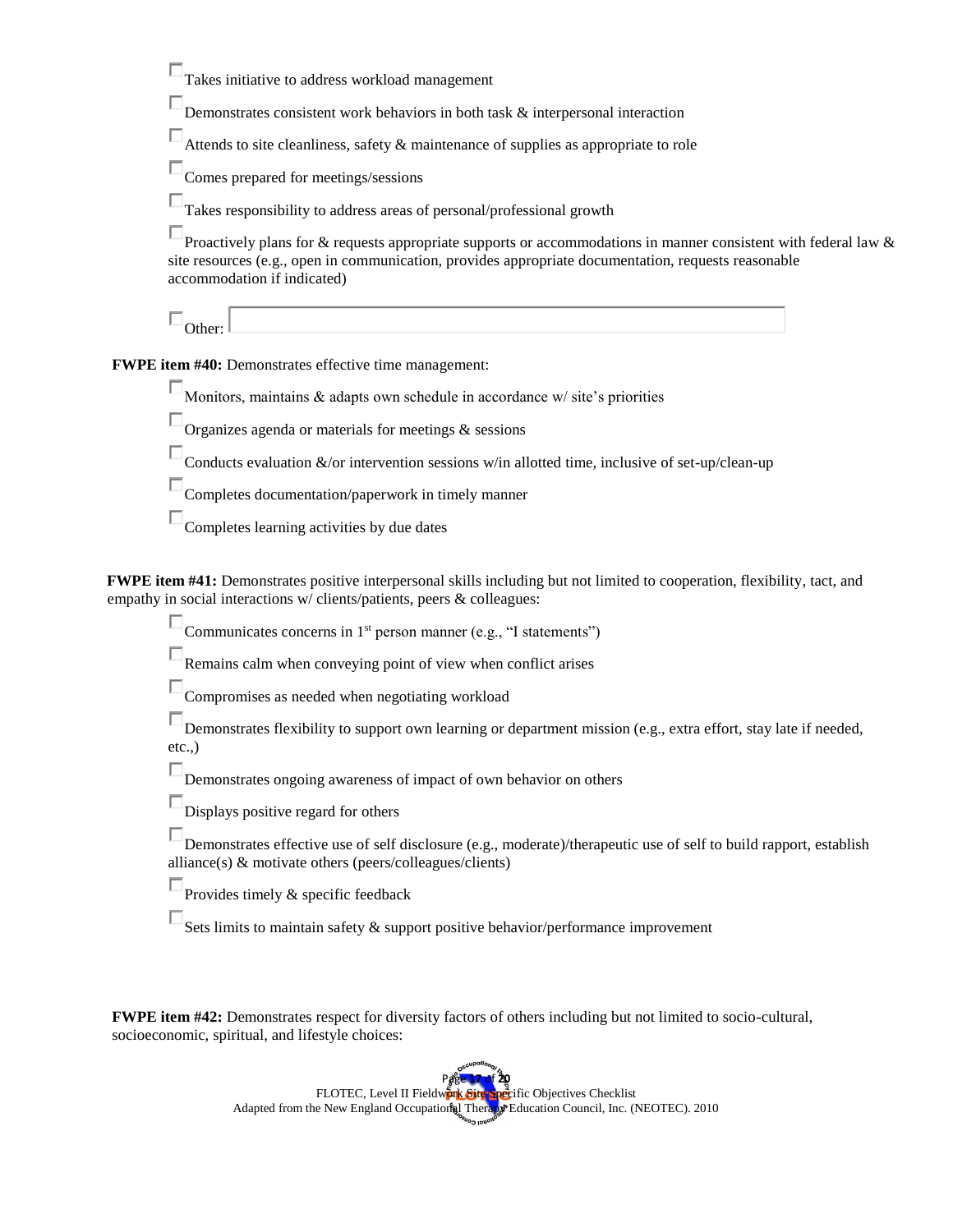Demonstrates awareness of own background and sensitivity to worldviews of others (clients, family, colleagues)

Refrains from imposing own beliefs & values on others

 $\Box_{\rm Maintains}$  clients' dignity

 $\square$  Gathers information about clients' cultural values &/or spiritual beliefs

 $\Box$ Incorporates clients' values & beliefs into therapeutic interactions & interventions

 $\square$  Considers clients socioeconomic & community resources & lifestyle when designing intervention plans & discharge planning

 $\square$  Demonstrates tolerance for differences in others & willingness to work w/ all clients

## **Other expectations not noted above:**

**Print Name**

**Electronically signed by above individual on this date.**

**Signature Date**

**Assessment Checklist** (attach to Level II FW Site Specific Objectives)

Page **18** of **20** FLOTEC, Level II Fieldwork Site Specific Objectives Checklist Adapted from the New England Occupations Therapy Education Council, Inc. (NEOTEC). 2010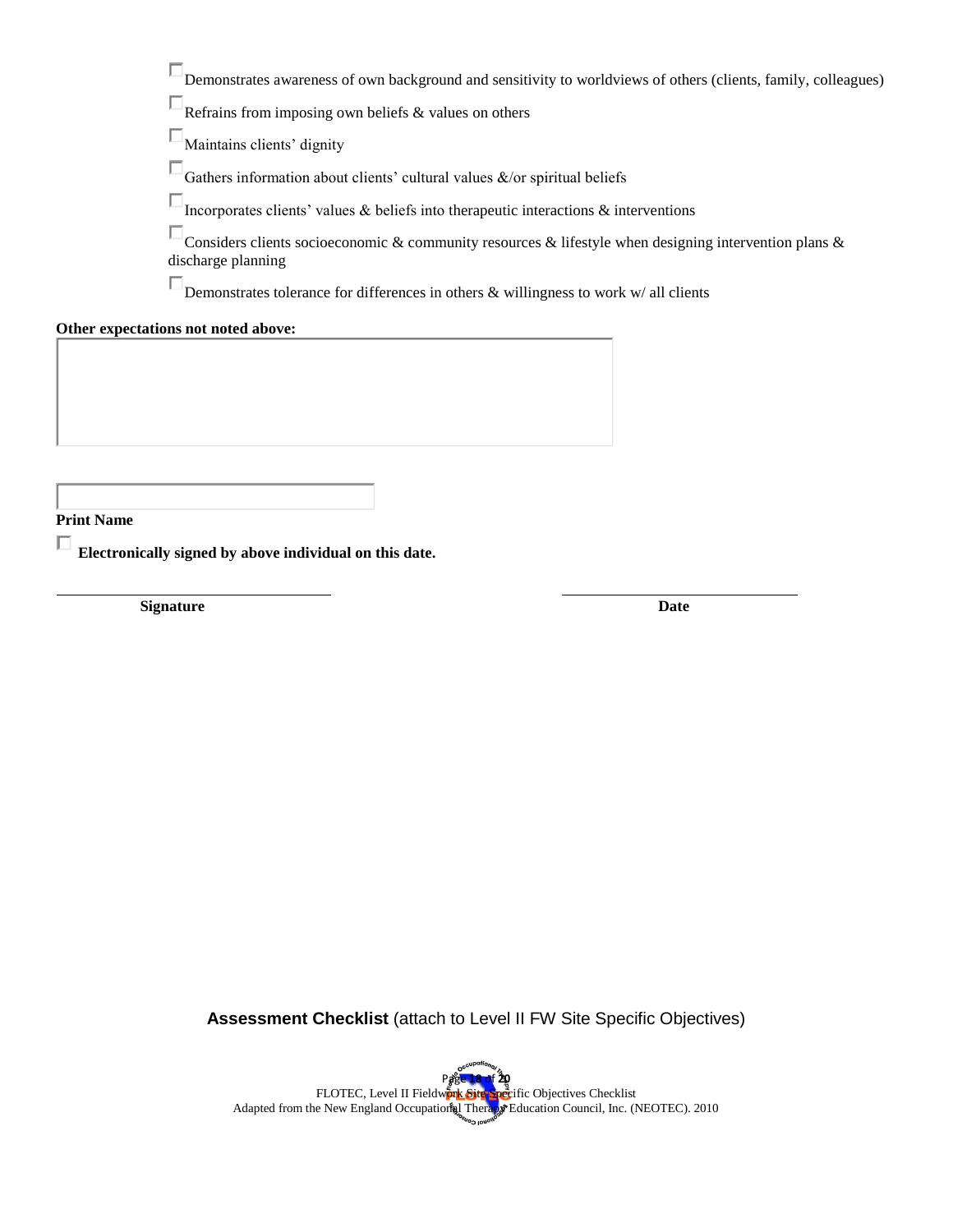**Site:** 

**Date:**

| <b>Formal Assessment Tools</b>                                                              | <b>Expected to gain</b><br><b>Proficiency</b> | <b>Expected to gain</b><br>familiarity | <b>Expected to gain</b><br>awareness/observe |
|---------------------------------------------------------------------------------------------|-----------------------------------------------|----------------------------------------|----------------------------------------------|
|                                                                                             |                                               |                                        |                                              |
| Allen Cognitive Level Screening:                                                            | п                                             | п                                      | п                                            |
| Allen Diagnostic Module                                                                     |                                               |                                        |                                              |
| Ashworth Scale (Tone)                                                                       |                                               |                                        |                                              |
| Assessment of Motor & Perceptual Skills                                                     |                                               |                                        |                                              |
| Bay Area Functional Performance Evaluation                                                  |                                               |                                        |                                              |
| Beery Visual Motor Integration test                                                         |                                               |                                        |                                              |
| Box and Block test                                                                          |                                               |                                        |                                              |
| Borgs Scale: Rate of Perceive Exertion                                                      | г                                             |                                        |                                              |
| Bruininks-Oseretsky Test -2                                                                 |                                               |                                        |                                              |
| Children's Assessment of Participation &<br>Enjoyment/Preference for Activities of Children |                                               |                                        |                                              |
| <b>Children's Occupational Self Assessment</b>                                              | г                                             |                                        |                                              |
| Canadian Occupational Performance Measure                                                   |                                               |                                        |                                              |
| Cognitive Assessment of Minnesota                                                           |                                               |                                        |                                              |
| Coping Inventory                                                                            | Г                                             |                                        |                                              |
| <b>Crawford Small parts Dexterity Test</b>                                                  | г                                             |                                        |                                              |
| Dynamometer                                                                                 | Г                                             |                                        |                                              |
| <b>Early Coping Inventory</b>                                                               | Г                                             |                                        |                                              |
| Functional Independence Measure:                                                            | г                                             |                                        |                                              |
| <b>Global Deterioration Scale</b>                                                           | г                                             |                                        |                                              |
| Goniometry                                                                                  |                                               |                                        |                                              |
| Hawaii Early Learning Profile                                                               |                                               |                                        |                                              |
| <b>Jepson Hand Function Test</b>                                                            |                                               |                                        |                                              |
| Kitchen Task Assessment                                                                     |                                               |                                        |                                              |
| Kohlman Evaluation of Living Skills                                                         | П                                             |                                        |                                              |
| <b>LOTCA</b>                                                                                | П                                             | г                                      |                                              |
| <b>Manual Muscle Testing</b>                                                                | г                                             |                                        |                                              |
| <b>MOCA(Montreal Cognitive Assessment)</b>                                                  | п                                             |                                        |                                              |
| Mini Mental State:                                                                          | П                                             | г                                      |                                              |
| <b>Formal Assessment Tools</b>                                                              | <b>Expected to gain</b><br><b>Proficiency</b> | <b>Expected to gain</b><br>familiarity | <b>Expected to gain</b><br>awareness/observe |

Page **19** of **20** FLOTEC, Level II Fieldwork Site Specific Objectives Checklist

Adapted from the New England Occupations Therapy Education Council, Inc. (NEOTEC). 2010